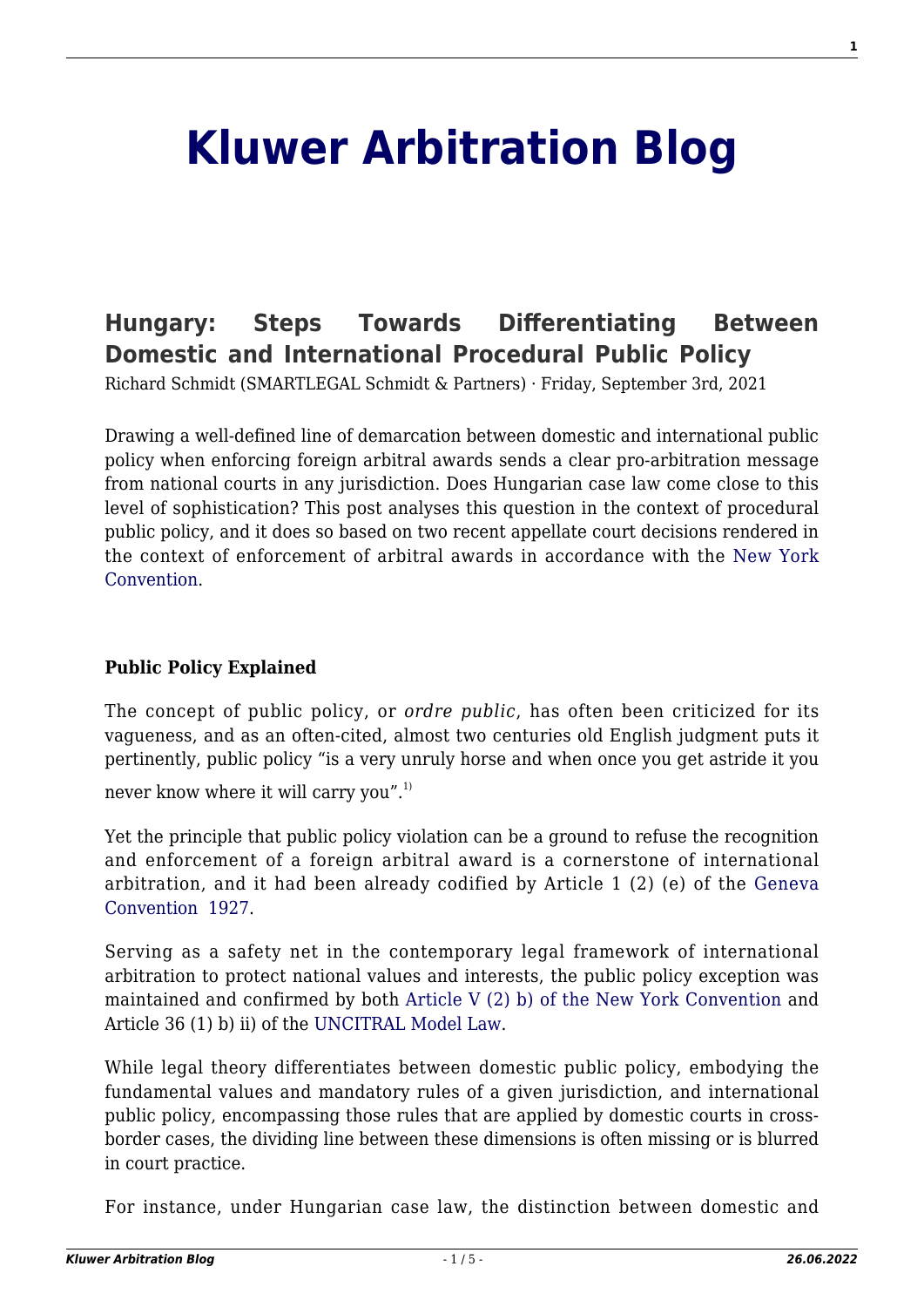international public policy remains blurred, despite the fact that the country has been the signatory of the New York Convention from the very beginning, and has been a Model Law jurisdiction since 1994.

In relation to substantive public policy, the Hungarian case law is scarce, but at least two Supreme Court judgments (cases Nos BH.2003.127. and BH 2007.130, respectively) have already shed some light on the line of demarcation between domestic and international public policy. For example, based on these decisions, it can be argued that the unusually high attorney's fees can be a ground for setting aside domestic awards, but they cannot serve as a ground to refuse the recognition of foreign arbitral awards for violation of public policy.

However, up until now, case law has been silent on similar questions dealing with procedural public policy. But based on two recent appellate court decisions, both rendered in New York Convention cases dealing with enforcement of arbitral awards, Hungarian courts seem to be making the first steps towards the distinction between domestic and international dimensions of procedural public policy.

## **Decision of the Budapest Regional Court of Appeal**

The first case, No ÍH2019.94, involves the recognition and enforcement of a foreign arbitral award rendered in the institutional setting under the auspices of the International Centre for Dispute Resolution ("ICDR"). The case involved a legal dispute arising in relation to a franchise agreement.

The losing party resisted the enforcement in Hungary *inter alia* on the ground that they did not have knowledge about the arbitral proceedings, and therefore they could not submit their defence during the proceedings. In their opinion, the enforcement of an award that was rendered in such arbitral proceedings is not reconcilable with the principle of due process as enshrined in Articles XXIV and XXVIIII of the [Hungarian](https://hunconcourt.hu/uploads/sites/3/2021/01/thefundamentallawofhungary_20201223_fin.pdf) [Fundamental law](https://hunconcourt.hu/uploads/sites/3/2021/01/thefundamentallawofhungary_20201223_fin.pdf). Consequently, the recognition of such an award would violate the Hungarian public policy.

The first instance court established that the documents in the arbitral proceedings have been duly delivered to the representative of the losing party at the front desk of a restaurant, and these facts have been confirmed by the documents of the arbitral proceedings and by the arbitral award itself.

Based on the above factual background, the first instance court concluded that neither procedural irregularities set forth in Article 5 (1) b) nor the violation of public policy in Article 5 (2) b) of the New York Convention could be successfully invoked by the losing party, and therefore the enforcement was be granted.

The Budapest Regional Court of Appeal upheld the first instance decision, but it decided to slightly modify the justification. When it comes to the public policy exception, the second instance court recalled that this ground of refusal can be established only in exceptional cases when the rules that are violated form directly the basis of the social and economic order.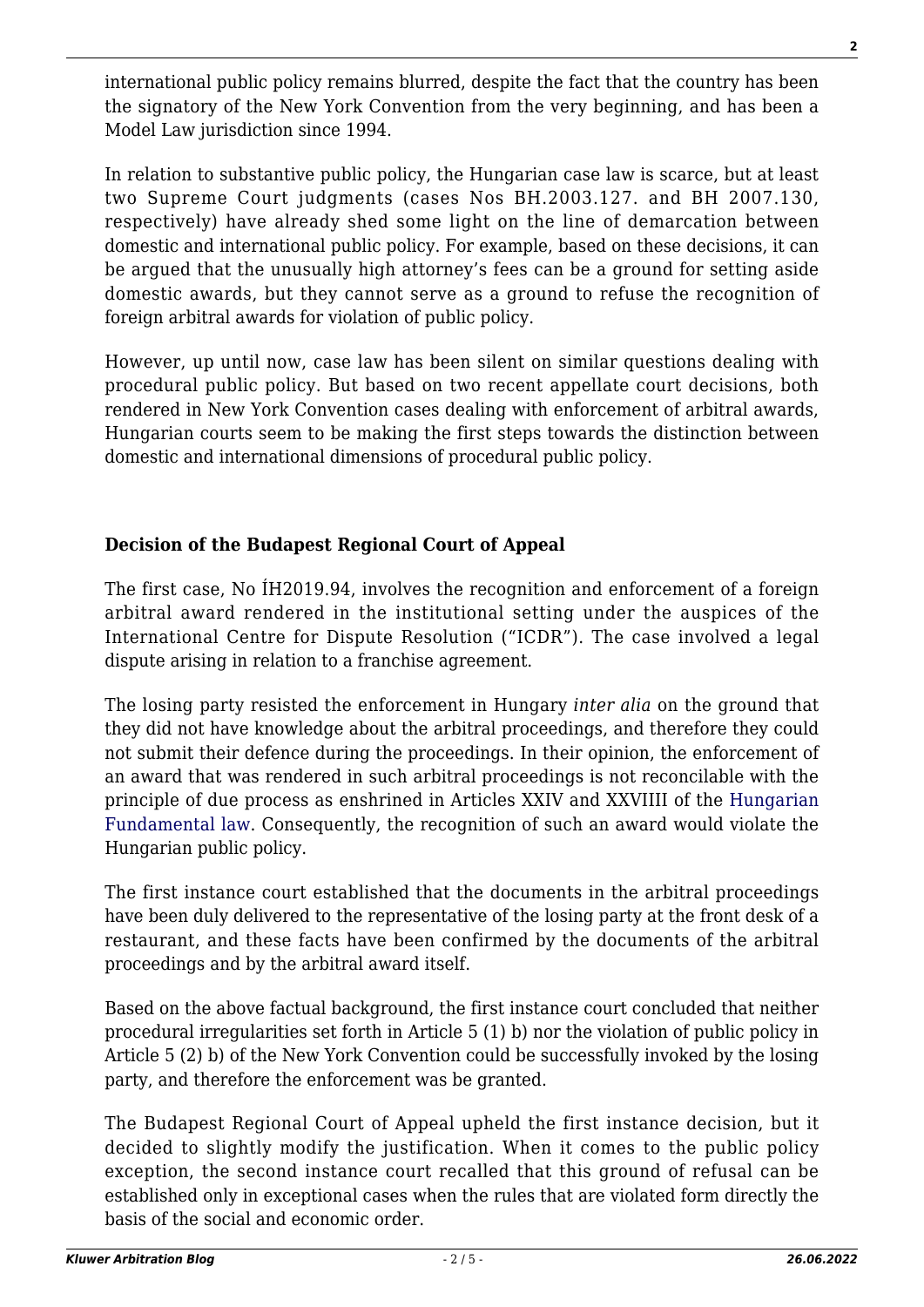For this reason, the second instance court firmly rejected to examine the issue of delivery of documents and its alleged consequences on the procedural rights of the losing party under the lens of public policy set forth in Article 5 (2) b), and thus limited the examination of the losing party's allegation of the potential violation of the due process principle set forth in Article 5 (1) b) of the New York Convention.

This line of demarcation, as drawn by the Budapest Regional Court of Appeal, indicates an approach according to which only flagrant violations of basic principles of domestic law can lead to the scrutiny of the international arbitral award based on public policy, while common procedural irregularities do not attain this threshold.

### **Decision of the Szeged Court of Appeal**

In the second case, published under No. ÍH2021.22, the winning party sought the recognition of an award rendered by a tribunal of the Commercial Arbitration Court of the Ukrainian Chamber of Commerce and Industry.

The losing party invoked the public policy exception both on substantive and on procedural grounds.

In the framework of the procedural defence, the point of the losing party was that the arbitral award allegedly had not been served upon him. Therefore, in addition to the infringement of the Ukrainian procedural provisions, they were unable to pursue further domestic remedies available against the award. This, in their opinion, violates the Hungarian public policy.

The Szeged Court of Appeal held that the absence of the service of the arbitral award upon the losing party, in and of itself, does not automatically entail the loss of remedies against the arbitral award in the country of origin. Therefore, the violation of public policy cannot be established on this ground.

It is notable that in the framework of procedural public policy, the Szeged Court of Appeal referred to a Hungarian Supreme Court judgment, No. BH 2012.98., which had been rendered under similar factual circumstances, but in an enforcement procedure of a court judgment governed by the [Brussels I Recast Regulation \("Brussels I"\).](https://eur-lex.europa.eu/legal-content/EN/ALL/?uri=celex%3A32012R1215)

In that case, the party resisting enforcement of the court judgment alleged the violation of public policy under Article 45 (1) of Brussels I, relying on the supposed absence of the service of the Finnish state court decision. The Hungarian court, after setting a deadline for them to file for remedy in front of the Finnish courts, finally allowed the enforcement of the foreign judgment because the party resisting enforcement failed to demonstrate that they actually pursued the said remedy.

### **Hungarian Courts Live Up to the Standard**

While in domestic cases the Hungarian courts show a tendency to set aside arbitral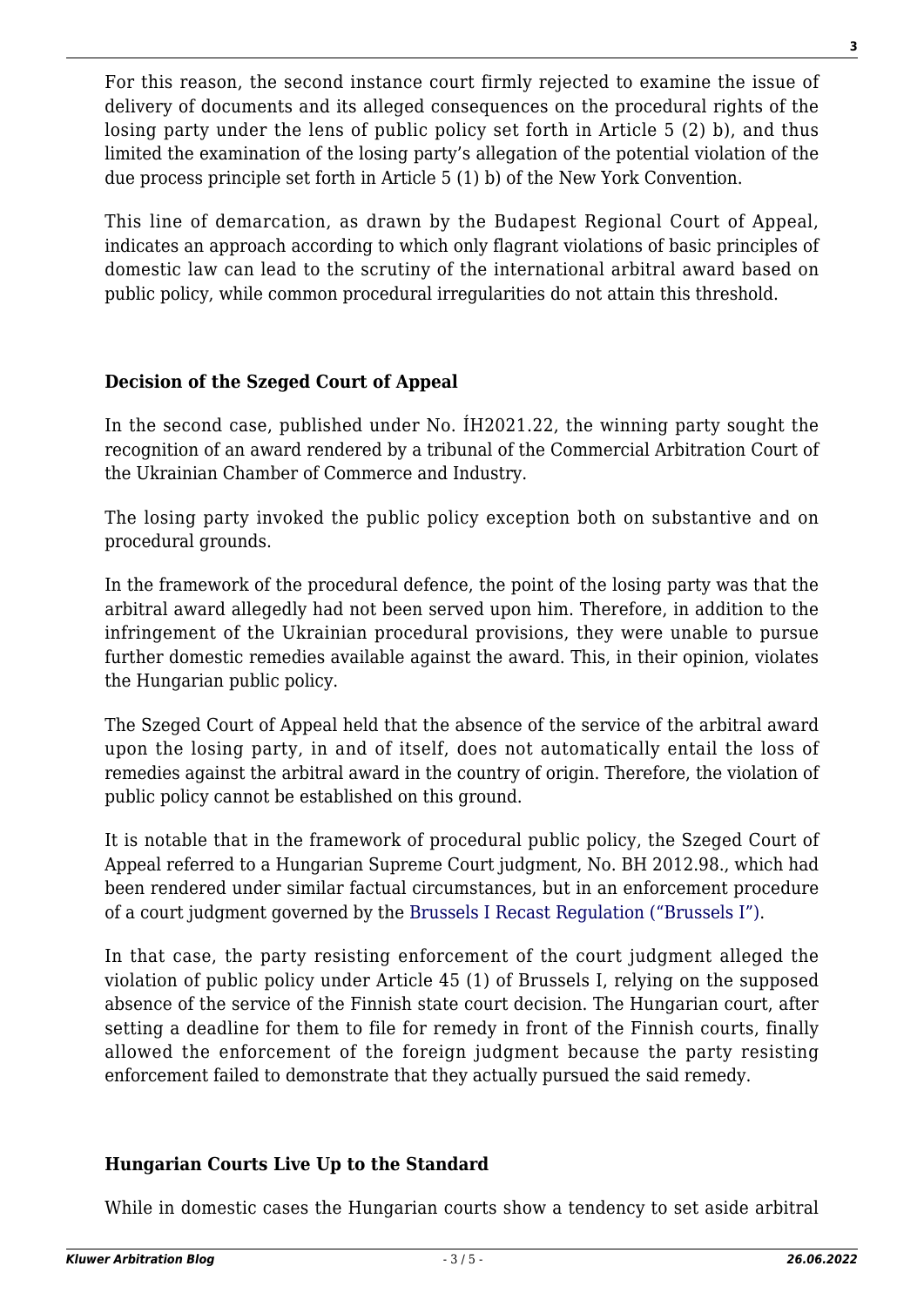awards on purely procedural grounds, as in cases Nos BH2016. 122. and EH 2010.2150, the decisions rendered in the two above-mentioned international cases indicate a more restrained attitude.

According to this latter approach, the party resisting the enforcement of a foreign court judgment or arbitral award must show serious procedural irregularity and the real effects of the alleged procedural breach on the merits of the case, in the absence of which the violation of procedural public policy cannot be invoked with success to refuse recognition and enforcement.

To this end, the two Hungarian appellate courts showed that they interpret Article V (2) b) of the New York Convention narrowly when it comes to the public policy exception on procedural grounds.

In addition, by applying the same procedural public policy test under two different supranational legal sources, the two above-mentioned court decisions show that the Hungarian higher courts have started to adopt a unified approach of this concept in international cases.

The sophisticated distinction made between domestic and international public policy is an important sign of the pro-arbitration approach of these appellate courts in the field of recognition and enforcement of foreign arbitral awards, and the author of this article hopes that Hungarian courts will follow this path in the future.

*To make sure you do not miss out on regular updates from the Kluwer Arbitration Blog, please subscribe [here](http://arbitrationblog.kluwerarbitration.com/newsletter/). To submit a proposal for a blog post, please consult our [Editorial Guidelines.](http://arbitrationblog.kluwerarbitration.com/editorial-guidelines/)*

#### **Profile Navigator and Relationship Indicator**

Offers 6,200+ data-driven arbitrator, expert witness and counsel profiles and the ability to explore relationships of 13,500+ arbitration practitioners and experts for potential conflicts of interest.

[Learn how](https://www.wolterskluwer.com/en/solutions/kluwerarbitration/practiceplus?utm_source=arbitrationblog&utm_medium=articleCTA&utm_campaign=article-banner) **[Kluwer Arbitration Practice Plus](https://www.wolterskluwer.com/en/solutions/kluwerarbitration/practiceplus?utm_source=arbitrationblog&utm_medium=articleCTA&utm_campaign=article-banner)** [can support you.](https://www.wolterskluwer.com/en/solutions/kluwerarbitration/practiceplus?utm_source=arbitrationblog&utm_medium=articleCTA&utm_campaign=article-banner)